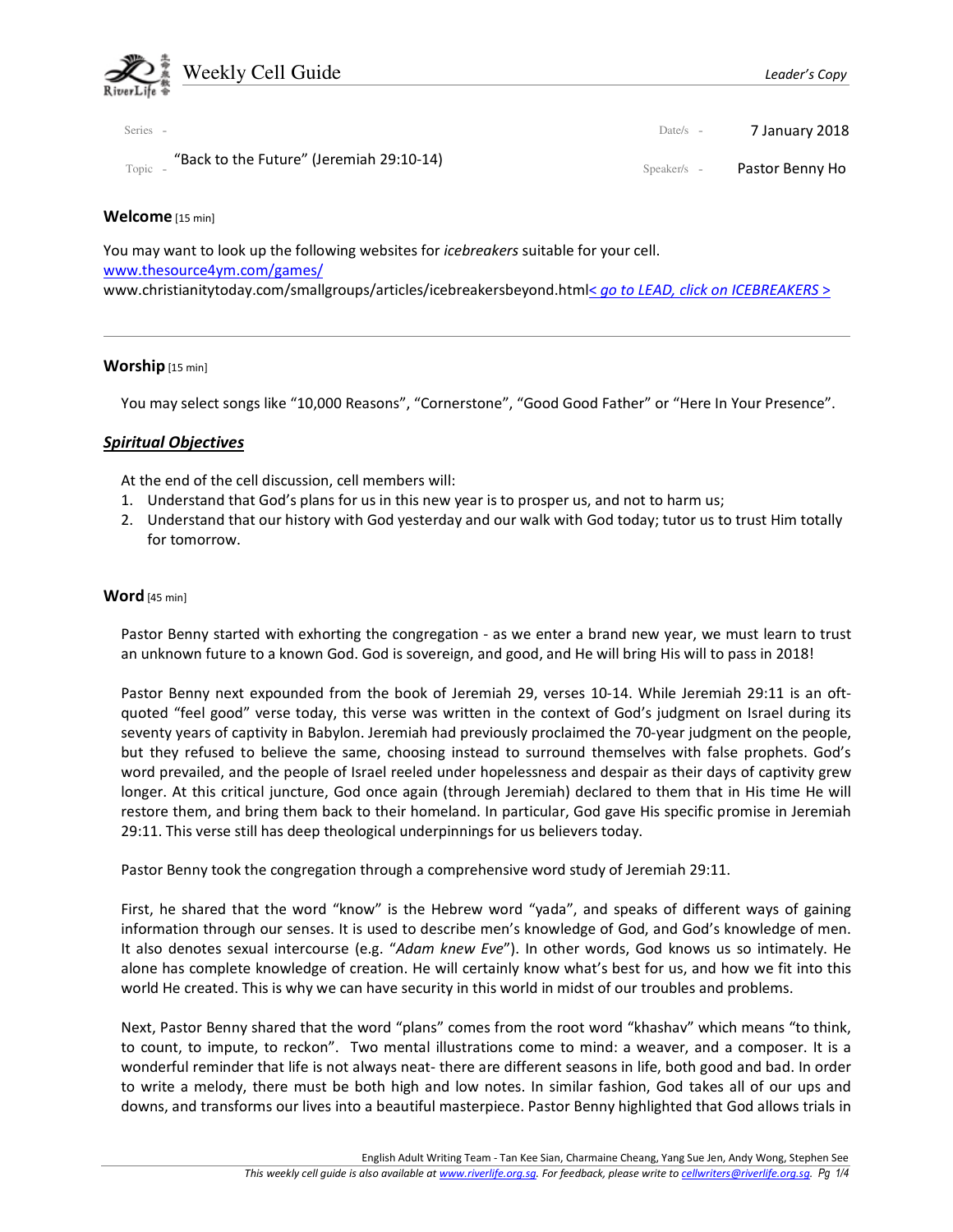

our lives, not to smite us, but to refine us and draw us close to Him. Christlikeness is the end-goal of our discipleship journey!

Pastor Benny then taught that the word "prosper" is "shalom". This word goes beyond "peace" to include "completeness in number, safety and soundness in health, wholeness in being, prosperity and total wellbeing". He also shared that the phrase "not to harm you" can literally be translated as "and not of evil". The word for "evil" is "rah" which means "rotten, spoilt or good for nothing". Pastor Benny highlighted that God has new things for each of us to discover in 2018; things which would prosper us and not harm us. These new things are only found within the context of a relationship with God. He alone provides all other aspects of completeness. The essence of good in rooted in the Person of God, and the essence of evil is rooted in the Absence of God.

The final part of this promise is that God's plans are to give us "hope and a future" or a "future with hope". The KJV translates this as "an expected end". The word "expected" is the Hebrew word "tikva" which means "expectation or hope". The NIV translated it as "future". Pastor Benny shared that this is the Hebrew word "akhareth" which comes from the root word "akhar" which ironically means "posterity, afterward, backwards or after part". He concluded that our history with God yesterday and our walk with God today, tutor us to trust Him totally for tomorrow.

Let us enter 2018 with hope!

#### Discussion Questions

(Q1 & Q2 – 10min, focus on Q3 & Q4 – 35min)

1. Pastor Benny concluded the sermon by saying that "our history with God yesterday and our walk with God today tutor us to trust Him totally for tomorrow!" Reflecting on the year 2017, share with the Cell on thanksgiving items that show God's faithfulness.

**Leader's Notes:** This is a recap and ice-breaking question for cell members to share on uplifting items to encourage one another.. For members who had a tough 2017, encourage them to reflect on the good in their lives even in the midst of difficulties. God is in control and He will make all things beautiful in His time!

2. Pastor Benny shared his observation that people generally fall within one of two categories when dealing with trials and uncertainties. One group struggle to use their human logic to figure out the reason behind, frequently misunderstanding God in the process, while the other group resigns to fatalism and adopt a "whatever will be, will be" mentality.

Reflect on your attitude when low points arise in our lives. Which perspectives do we default to? What attitude should we have instead?

Leader's Notes: A relate question. This question allows members to identify and share deeper about their subconscious responses when the storms of life hit, and how it may be preventing them from achieving breakthroughs. Instead of struggling or an attitude of fatalism, God wants us to rise in faith above our circumstances and see things from His perspective. Only then will we then see the beautiful masterpiece God is weaving in our lives- not just individually, but collectively as a church! God has bigger things in mind beyond just our personal destiny.

If time permits, have the cell meditate on Romans 8:28-29 "And we know that all things work together for good to those who love God, to those who are the called according to His purpose. For whom He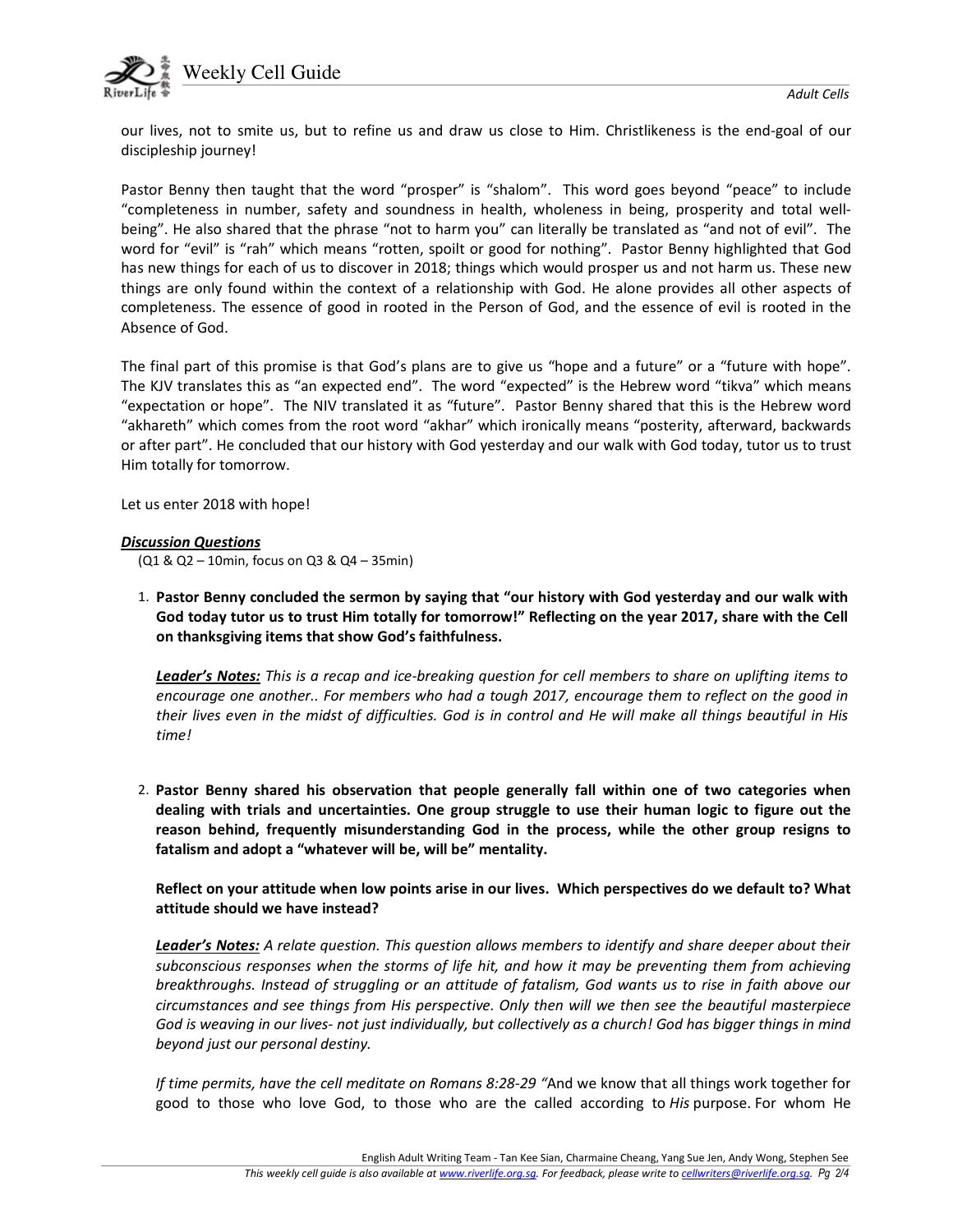

foreknew, He also predestined to be conformed to the image of His Son, that He might be the firstborn among many brethren.

3. Pastor Benny taught that the Hebrew root word for "future" is "akhareth". It carries the rich imagery of a person rowing ahead with his back to the future, facing his past. Pastor Benny also drew a modernday analogy to a crew competing in a boat race regatta. As the crew pulls the oars, they are unable to see where they are going. Instead, they take complete direction from the coxswain. The coxswain sits in the stern of the boat facing the crew, and he is the only person who is not facing backwards. He makes tactical decisions, diagnoses and solves problems. He is the coach aboard the boat.

In similar fashion, Jesus is the Christian's coxswain. His hand is on the rudder of our lives.

Take some time to reflect on our attitudes of dependence on Him today. Are we trying to be the captain of our ships, the master of our fates? Or do we allow Jesus to direct and guide us where He wants us to go? [15 min]

Leader's Notes: A reflect question. Have members explore their daily walk with God, and renew dependence on Jesus in light of this revelation. This question underscores the reality that we are not in control of our lives and have never been- Jesus is. He alone sees what we cannot see, and marks out the race set before us. He knows what is up ahead and gives us the motivation and encouragement we need. Our part is to look unto Jesus the author and finisher of our faith; who for the joy that was set before him endured the cross, despising the shame, and is set down at the right hand of the throne of God (Hebrews 12:2). With our eyes fixed firmly on Him, and remembering his faithfulness to us in the past, we can move confidently with Him through the currents of life.

4. As we enter 2018, we must believe that God's plan for us is to live in shalom in every arena of our livesbody, soul and spirit. We are to enter the new year with hope; a steady, quiet expectation of good things to come.

What are some promises that you are desiring and trusting God for fulfilment for this new year as an individual and as a cell? List out some practical steps we can take to deepen our trust in God in these areas.

[20 min]

Leader's Notes: This is a response question. Have members brainstorm ways they can deepen their trust in God by exercising faith to bring about God's promises into fulfilment, while waiting for specific breakthroughs in their lives. Leaders may get members to break into small groups to share more and if time permit, to pray for one another to ask God to show them new things that God has in store for them individually, and as a cell, in 2018. Members can also pray that the cell will enter the new year anchored and rooted in God, acknowledging Him, so that we will be able to experience the fullness of His blessings.

#### Works [10 min]

Let's pray:

1. We will continue to trust in His divine guidance for everyday in 2018, believing with all of our hearts that He is good all the times.